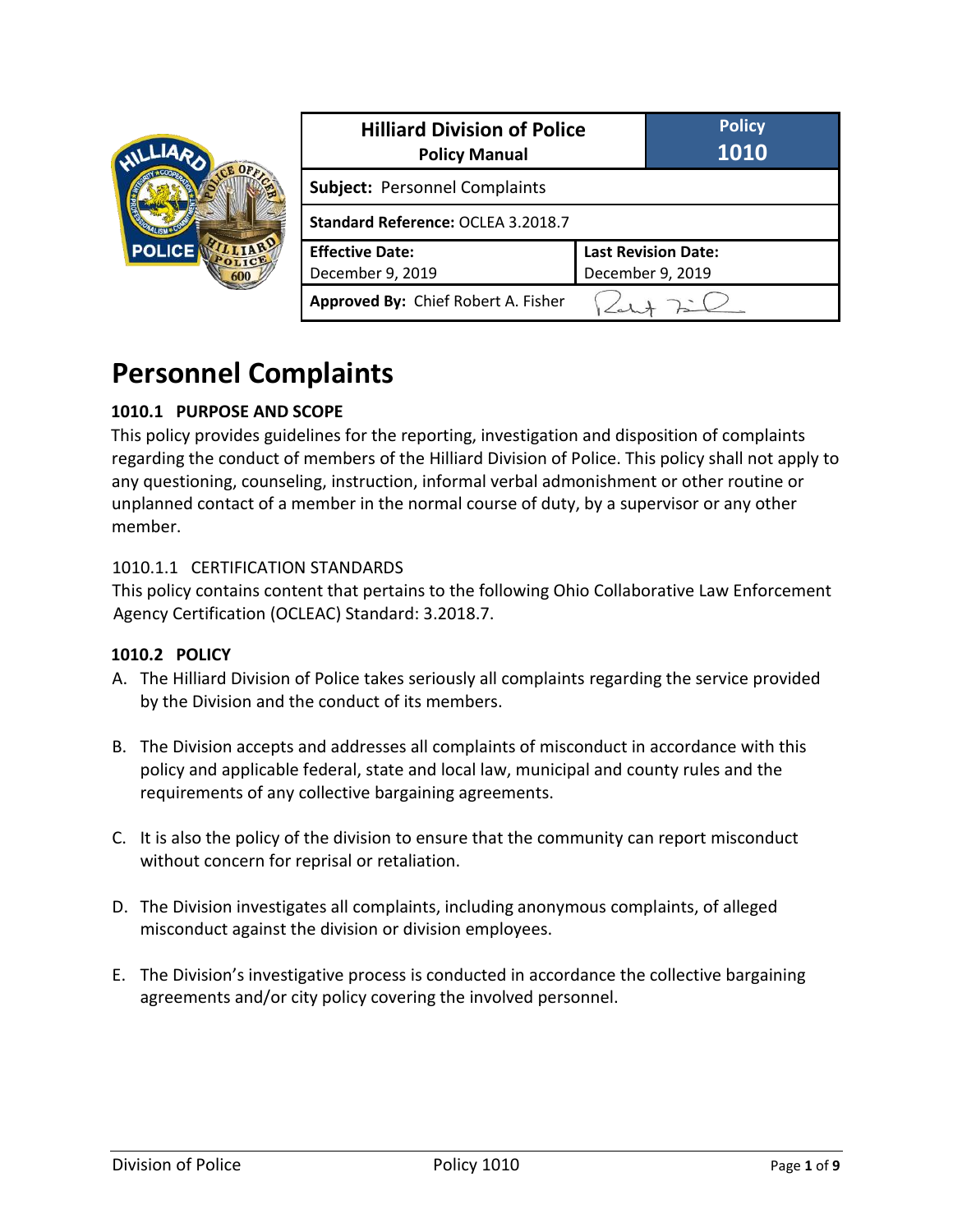#### **1010.3 PERSONNEL COMPLAINTS**

- A. Personnel complaints include any allegation of misconduct or improper job performance that, if true, would constitute a violation of division or city policy, or of federal, state or local law.
- B. Personnel complaints may be generated internally or by the public.
- C. Inquiries about conduct or performance that, if true, would not violate division or city policy, or of federal, state or local law, may be handled informally by a supervisor and shall not be considered a personnel complaint. Such inquiries generally include clarification regarding policy, procedures or the response to specific incidents by the Division.

#### 1010.3.1 COMPLAINT CLASSIFICATIONS

Personnel complaints shall be classified in one of the following categories:

**Informal** – is an investigation, generally conducted by an employee's first line supervisor, for minor allegations of misconduct and only involve potential of minor levels of discipline.

**Formal** – is an investigation for serious allegations of misconduct. Formal investigations involve a formal investigative process to include but not limited to:

- 1. Notifying the employee of the nature of the investigation
- 2. Providing the employee with a copy of the written complaint
- 3. Scheduling interviews and providing employees an opportunity to obtain representation
- 4. Formal questioning, including Garrity Warnings when applicable.

#### 1010.3.2 SOURCES OF COMPLAINTS

A. The following applies to the source of complaints:

- 1. Individuals from the public may make complaints in any form, including in writing, by email, in person or by telephone.
- 2. Any division member becoming aware of alleged misconduct shall immediately notify a supervisor.
- 3. Supervisors shall initiate a complaint based upon observed misconduct or receipt from any source alleging misconduct that, if true, could result in disciplinary action.
- 4. Anonymous and third-party complaints should be accepted and investigated to the extent that sufficient information is provided.
- 5. Tort claims and lawsuits may generate a personnel complaint.
- 6. Violations identified during other formal investigative processes.

#### **1010.4 AVAILABILITY AND ACCEPTANCE OF COMPLAINTS**

1010.4.1 COMPLAINT FORMS

- A. The procedures for registering a complaint against the division or its employees are made available to the public.
- B. The complaint process is outlined on the Division's webpage and available at the police facility.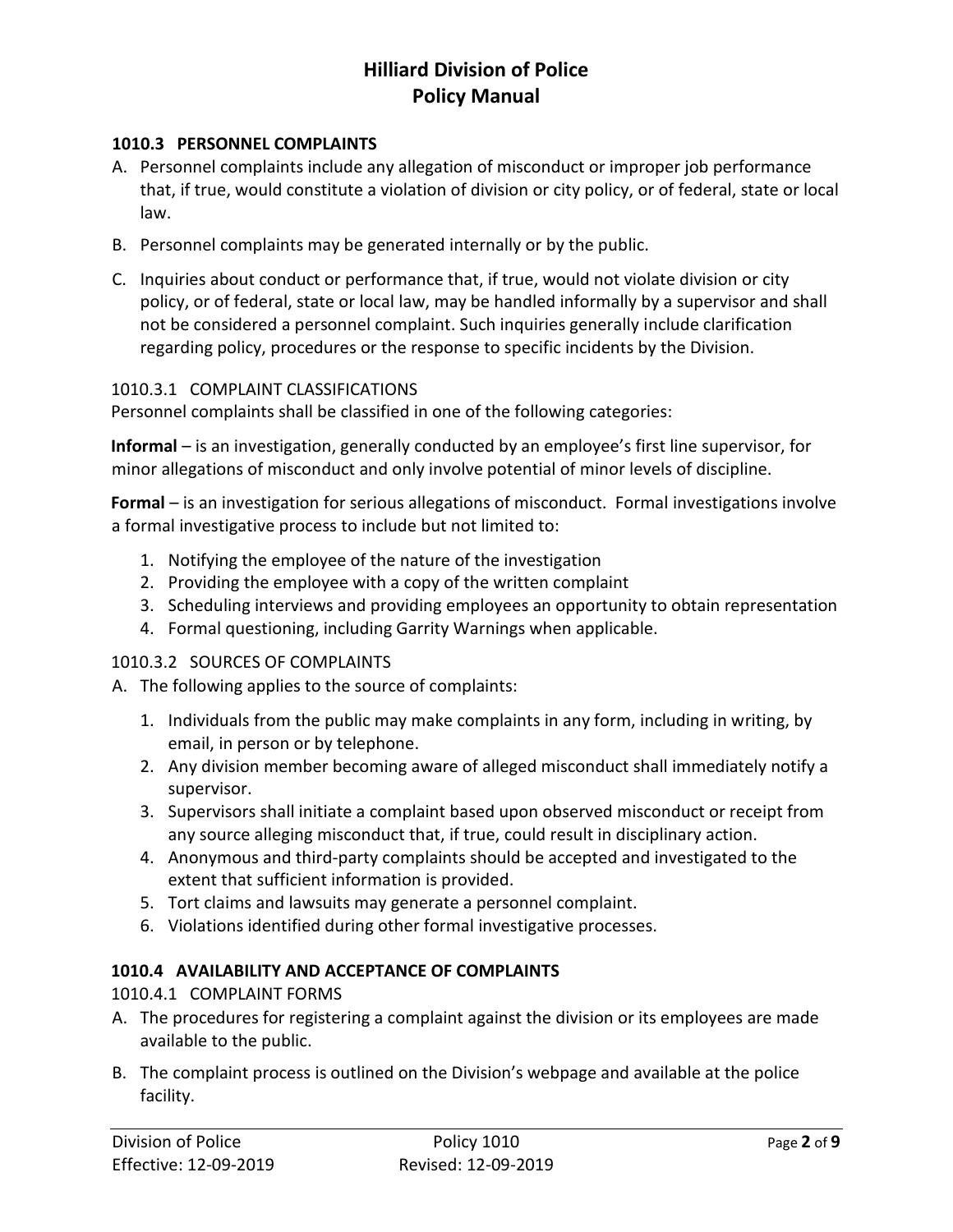1. Complaints may be registered electronically on the kiosk in the lobby of the police facility, via the division's website or from obtaining a form from the division.

### 1010.4.2 ACCEPTANCE

- A. All complaints will be courteously accepted by any division member and promptly given to the appropriate supervisor. Although written complaints are preferred, a complaint may also be filed orally, either in person or by telephone. Such complaints will be directed to a supervisor. If a supervisor is not immediately available to take an oral complaint, the receiving member shall obtain contact information sufficient for the supervisor to contact the complainant. The supervisor, upon contact with the complainant, shall complete and submit a complaint form as appropriate.
- B. Although not required, complainants should be encouraged to file complaints in person so that proper identification, signatures, photographs, information or physical evidence may be obtained as necessary.
- C. Complaints shall be accepted in person, by telephone, mail, email or division complaint form. The division will accept complaints regardless if the complainant signs the complaint form.

### 1010.4.3 INFORMATION PROVIDED TO COMPLAINANT

- A. At the time a formal complaint is filed, the complainant is provided:
	- 1. A copy of the division's Inquiry into Employee or Policy form, HPD-187.
	- 2. A copy of their written statement as a receipt that the complaint has been received.
- B. If the complaint is not filed in person, the Chief of Police will ensure the documents are provided via mail or email, if the forwarding information is available.

### **1010.5 DOCUMENTATION**

- A. Supervisors shall ensure that all formal complaints are documented on a complaint form, HPD-032. Supervisors also ensure that the nature of the complaint is clearly defined.
- B. All personnel complaints are forwarded to the office of the Chief of Police for accounting and assignment purposes. Personnel complaints are assigned an investigation number and logged on a worksheet for tracking.
- C. The Chief of Police or designee compiles an annual statistical summary of all complaints and internal investigations which is made available to the public.

# **1010.6 ADMINISTRATIVE INVESTIGATIONS**

The administrative investigation process is conducted in accordance with the collective bargaining agreements and/or city policy covering the affected employee.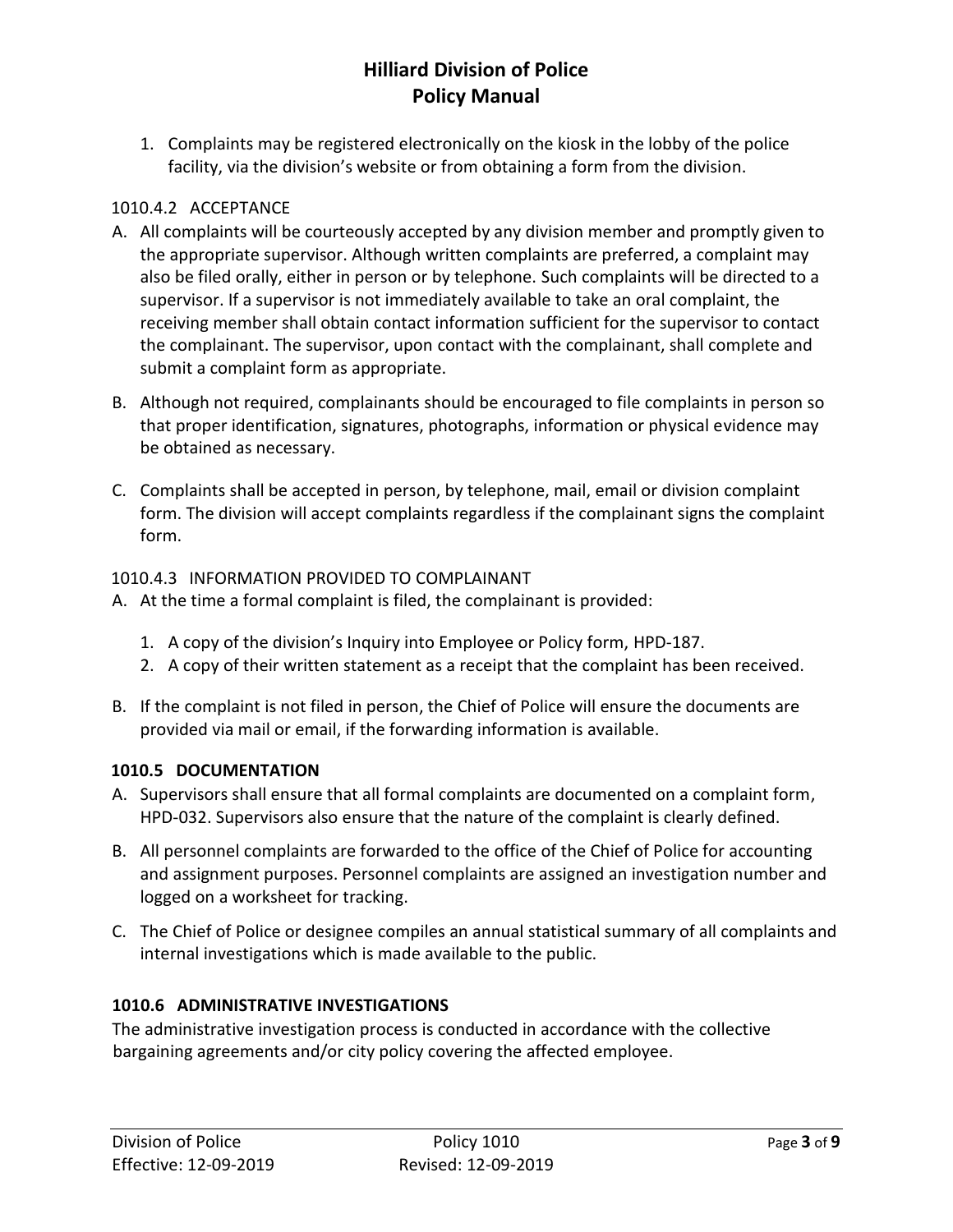#### 1010.6.1 SUPERVISOR RESPONSIBILITIES

- A. In general, the primary responsibility for the investigation of a personnel complaint shall rest with the Chief of Police. The Chief of Police or the authorized designee may direct that another supervisor investigates any complaint.
- B. A supervisor who becomes aware of alleged misconduct shall take reasonable steps to prevent aggravation of the situation.
- C. Supervisor responsibilities include, but are not limited to:
	- 1. Ensuring that upon receiving or initiating any formal complaint, a complaint form is completed, and if applicable, the complainant is given a copy of their statement and a copy of the Inquiry into Employee or Policy form, HPD-187.
	- 2. The original complaint form and any supporting documents are directed to the office of the Chief of Police, via the chain of command, to be assigned for further investigation.
		- a. In circumstances where the integrity of the investigation could be jeopardized by reducing the complaint to writing or where the confidentiality of a complainant is at issue, a supervisor shall orally report the matter to the Deputy Chief or the Chief of Police, who will initiate appropriate action.
	- 3. Responding to all complainants in a courteous and professional manner.
	- 4. Resolving those personnel complaints that can be appropriately resolved immediately.
	- 5. Ensuring that upon receipt of a complaint involving allegations of a potentially serious nature, the Chief of Police is notified via the chain of command as soon as practicable.
	- 6. Promptly contacting the Bureau Commander for direction regarding their roles in addressing a complaint that relates to sexual, racial, ethnic or other forms of prohibited harassment or discrimination.
	- 7. Conducting initial investigatory steps to include:
		- a. Obtaining names, addresses and telephone numbers of witnesses.
		- b. When appropriate, ensuring immediate medical attention is provided and photographs of alleged injuries and accessible uninjured areas are taken.
		- c. Preservation of evidence, if any.

### 1010.6.2 ADMINISTRATIVE INVESTIGATION PROCEDURES

- A. Administrative investigations will be conducted under the terms of the personnel's collective bargaining agreement. For employees who are not covered under a collective bargaining agreement, the following process will be followed.
	- 1. Personnel should be given a copy of the Administrative Proceeding Notification, HPD-129 prior to being questioned in a formal interview.
	- 2. Personnel who are the subject of an investigation also receive a copy of the Request for Investigation HPD-032, and/or the allegations under investigation as reduced to writing.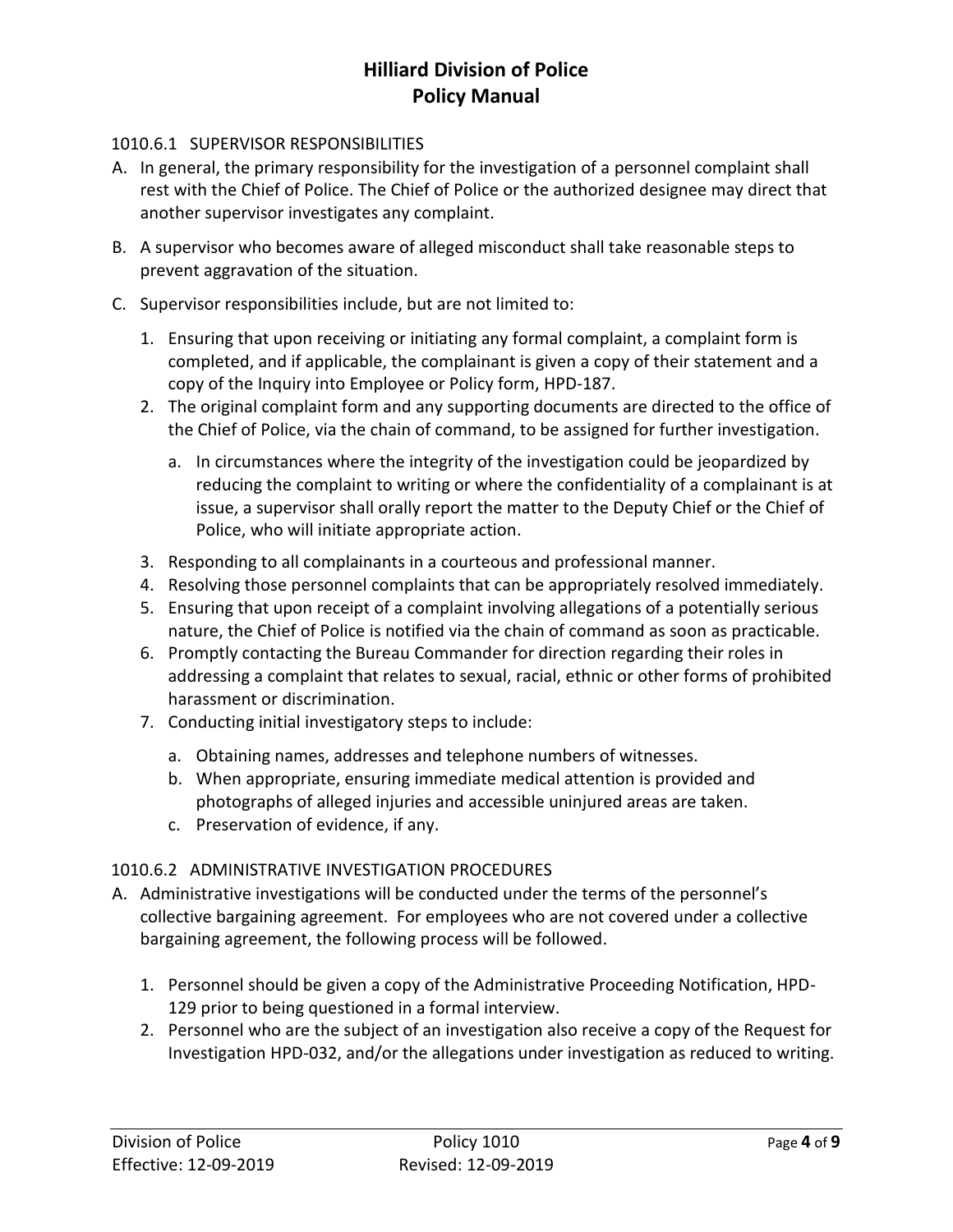B. Personnel are afforded all applicable rights, warnings and notification specified in current collective bargaining agreements and/or policies of the City of Hilliard.

# 1010.6.3 ADMINISTRATIVE INVESTIGATION FORMAT

- A. Investigations of personnel complaints shall be thorough and complete. The documentation should follow this format:
	- 1. **Synopsis** Include the identity of the members, the identity of the assigned investigators, the initial date and source of the complaint.
	- 2. **Complaint** Provide a brief summary of the facts giving rise to the investigation. List the allegations separately, including applicable policy sections.
	- 3. **Investigation**  A chronological narrative of the investigation.
	- 4. **Findings** Listing allegations individually, a summary of evidence applicable to each allegation provided to establish the classification of disposition.
	- 5. **Recommendations-** A recommendation regarding further action or disposition will be provided separately for each allegation.
	- 6. **Exhibits** A separate list of exhibits (e.g., recordings, photos, documents) should be attached to the report.

### 1010.6.4 DISPOSITIONS

A. Each personnel complaint shall be classified with one of the following dispositions:

- 1. **Unfounded** When the investigation discloses that the alleged acts did not occur or did not involve division members. Complaints that are determined to be frivolous will fall within the classification of unfounded.
- 2. **Exonerated** When the investigation discloses that the alleged act occurred but that the act was justified, lawful and/or proper.
- 3. **Not sustained** When the investigation discloses that there is insufficient evidence to sustain the complaint or fully exonerate the member.
- 4. **Sustained** When the investigation discloses sufficient evidence to establish that the act occurred and that it constituted misconduct.
- 5. **Policy Failure**  Division policy did not address the circumstances, or the actions of the division member was within policy and resulted in the conduct leading to the incident.
- B. If an investigation discloses misconduct or improper job performance that was not alleged in the original complaint, the investigator shall take appropriate action with regard to any additional allegations.

### 1010.6.5 COMPLETION OF INVESTIGATIONS

A. Every investigator or supervisor assigned to investigate a personnel complaint or other alleged misconduct should proceed with due diligence in an effort to complete the investigation within sixty (60) days from the date of assignment.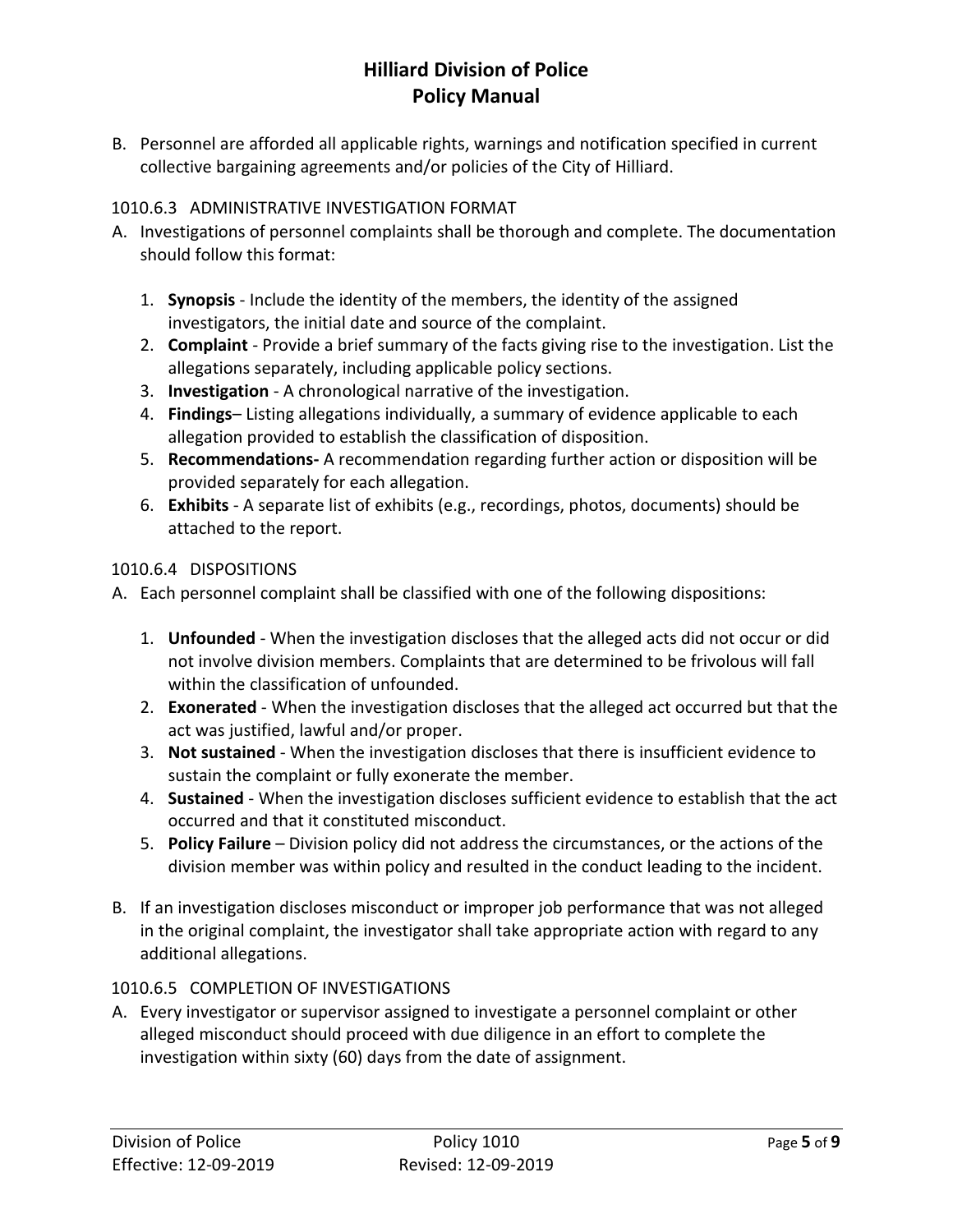B. The Chief of Police may grant an extension where extenuating circumstances require additional time.

### 1010.6.6 NOTICE TO COMPLAINANT OF INVESTIGATION STATUS

The member conducting the investigation should provide the complainant with periodic updates on the status of the investigation, as appropriate.

#### **1010.7 ADMINISTRATIVE SEARCHES**

- A. Any administrative searches will be conducted in accordance with all laws, applicable collective bargaining agreements, and/or city policy covering the affected employee.
	- 1. Following requirements in applicable collective bargaining agreements, assigned lockers, storage spaces and other areas, including desks, offices and City owned vehicles, may be searched as part of an administrative investigation upon a reasonable suspicion of misconduct.
	- 2. Following requirements established in applicable collective bargaining agreements, such areas may also be searched any time by a supervisor for non-investigative purposes, such as obtaining a needed report, radio or other document or equipment.

#### **1010.8 ADMINISTRATIVE LEAVE**

- A. Certain infractions may require that a supervisor relieve division personnel from duty. Supervisors have the authority to relieve from duty an officer or employee for the balance of the workday when division personnel:
	- 1. Are under the influence of alcohol or drugs, or have an odor of an alcoholic beverage about their person (the supervisor should obtain a breath test prior to relieving division personnel from duty) or otherwise unfit for duty;
	- 2. Commits any violation of criminal law;
	- 3. Commits acts of gross insubordination or misconduct; or
	- 4. When the supervisor, because of a particular incident or circumstance, believes it to be in the best interest of the division, requires that division personnel be relieved from duty.
- B. When an employee is relieved of duty, they are instructed to report to the office of the Chief of Police at a specified date and time.
- C. When a complaint of misconduct is of a serious nature, or when circumstances indicate that allowing the accused to continue to work would adversely affect the mission of the Division, the Chief of Police or the authorized designee may temporarily assign an accused employee to administrative leave. Any employee placed on administrative leave:
	- 1. May be required to relinquish any division badge, identification, keys, assigned weapons and any other division equipment.
	- 2. May have limited access only to public areas of the police facility, unless escorted by a supervisor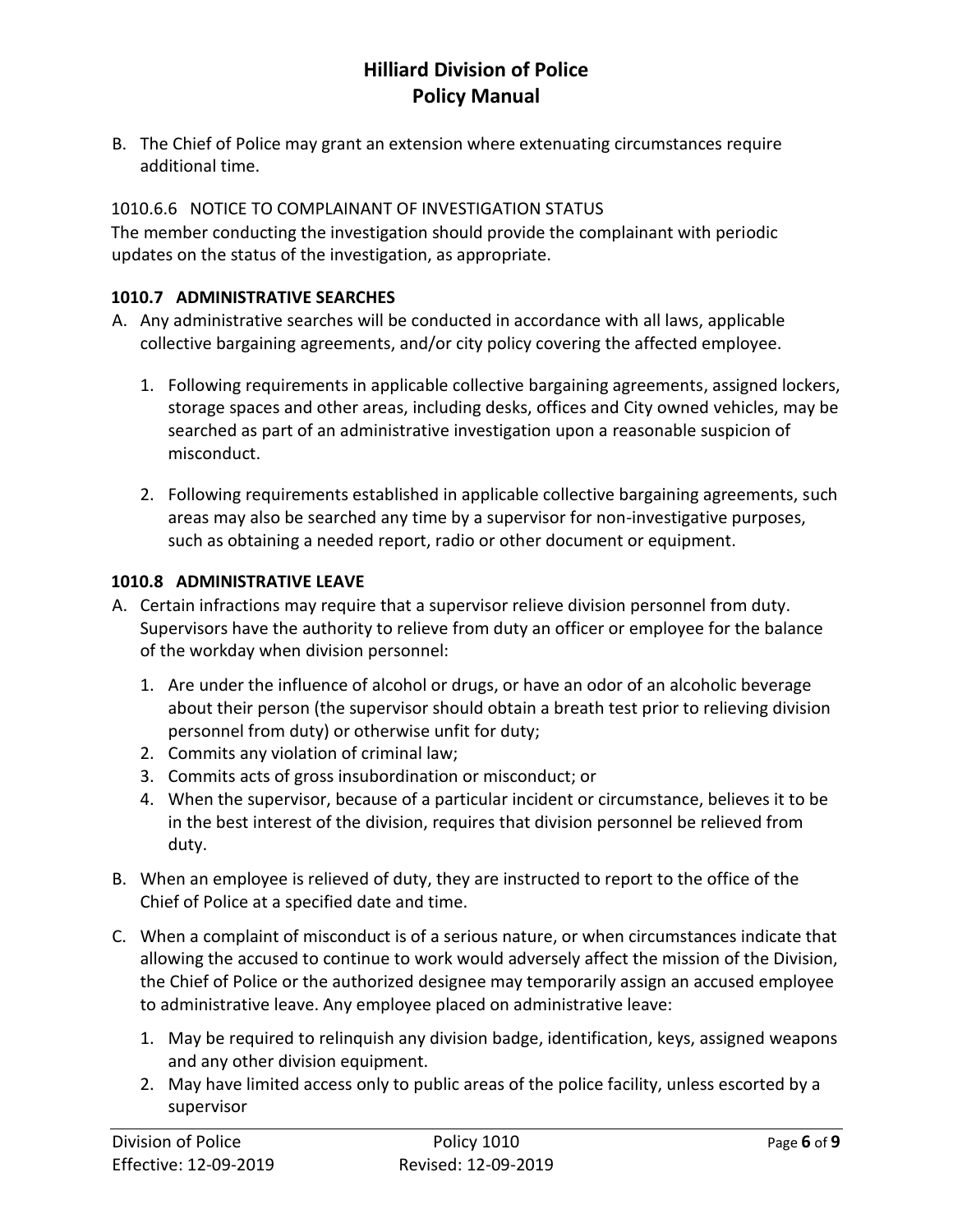- 3. Shall be required to continue to comply with all policies and lawful orders of a supervisor.
- 4. May be temporarily reassigned to a different shift, generally a normal business-hours shift, during the investigation. The employee may be required to remain available for contact at all times during such shift and will report as ordered.
- 5. The employee is required to remain available for contact during their assigned shift hours and will report as ordered.

# **1010.9 CRIMINAL INVESTIGATION**

- A. Where a member is accused of potential criminal conduct, a separate supervisor or investigator shall be assigned to investigate the criminal allegations apart from any administrative investigation.
- B. Any separate administrative investigation may parallel a criminal investigation. Due diligence is required to not share information between the criminal and administrative investigations, unless directed by the Chief of Police.
- C. The Chief of Police shall be notified as soon as practicable when a member is accused of criminal conduct. The Chief of Police, at his or her discretion, may request a criminal investigation by an outside law enforcement agency.
- D. A member accused of criminal conduct shall be provided with all rights afforded to a civilian. The member should not be administratively ordered to provide any information in the criminal investigation.
- E. The Hilliard Division of Police may release information concerning the arrest or detention of any member, including an officer, that has not led to a conviction. No disciplinary action should be taken until an independent administrative investigation is conducted.

### **1010.10 PRE-DISCIPLINE CONFERENCE**

- A. The pre-discipline conference is intended to provide the accused employee with an opportunity to present a written or oral response to the Chief of Police after having had an opportunity to review the supporting materials and prior to imposition of any recommended discipline. The employee shall consider the following:
	- 1. The response is not intended to be an adversarial or formal hearing.
	- 2. Although the employee may be represented by an uninvolved representative or legal counsel, the response is not designed to accommodate the presentation of testimony or witnesses.
	- 3. The employee may suggest that further investigation could be conducted, or the employee may offer any additional information or mitigating factors for the Chief of Police to consider.
	- 4. In the event that the Chief of Police elects to cause further investigation to be conducted, the employee shall be provided with the results prior to the imposition of any discipline.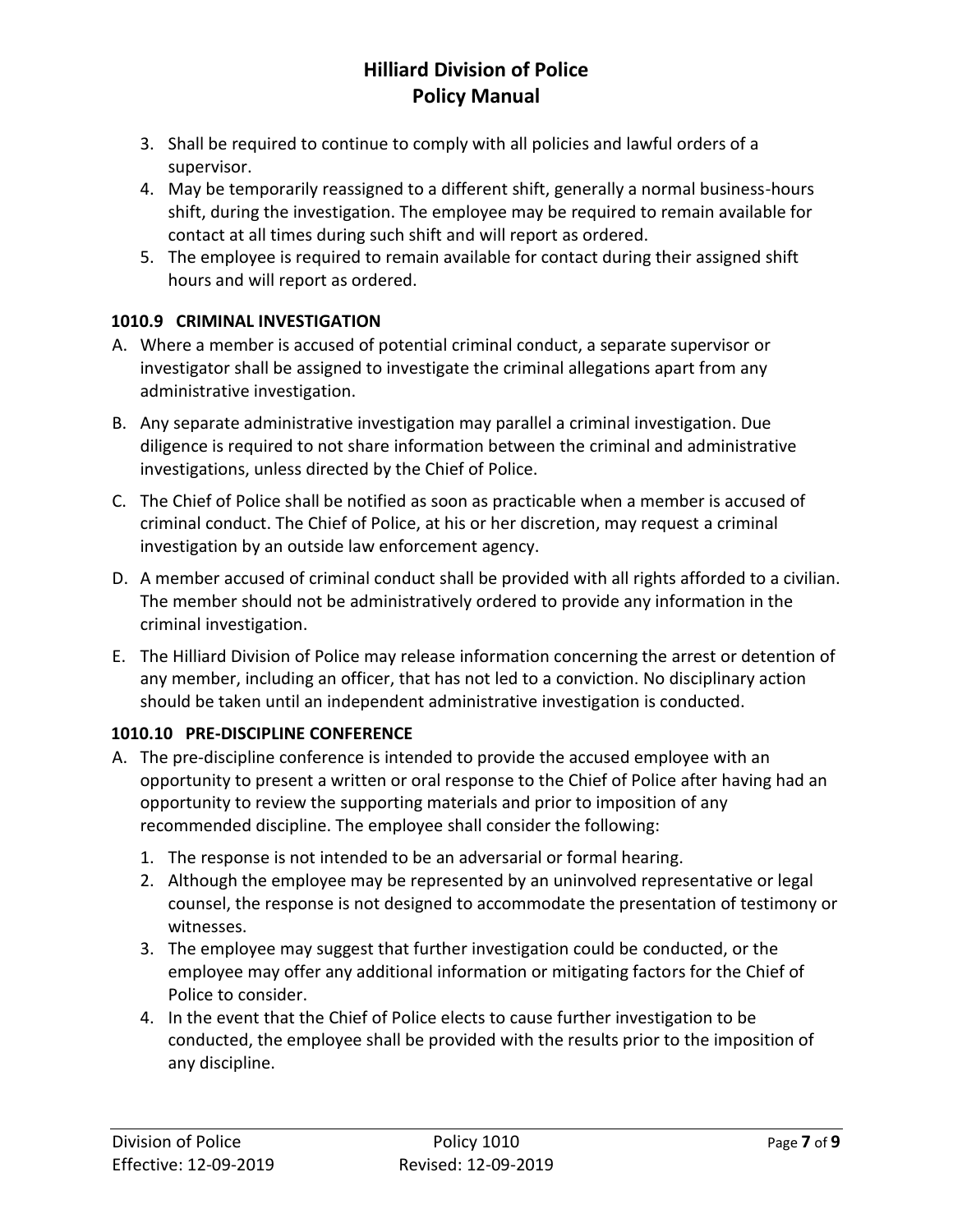5. The employee may thereafter have the opportunity to further respond orally or in writing to the Chief of Police on the limited issues of information raised in any subsequent materials.

### **1010.11 POST-ADMINISTRATIVE INVESTIGATION PROCEDURES**

Upon completion of an investigation, the investigation report is forwarded to the Chief of Police through the chain of command.

### 1010.11.1 DEPUTY CHIEF RESPONSIBILITIES

- A. Upon receipt of any completed personnel investigation, the Deputy Chief shall review the entire investigative file, the member's personnel file and any other relevant materials.
- B. The Deputy Chief may make recommendations regarding the disposition of any allegation.
- C. Prior to forwarding recommendations to the Chief of Police, the Deputy Chief may return the entire investigation to the assigned investigator or supervisor for further investigation or action.
- D. When forwarding any written recommendation to the Chief of Police, the Deputy Chief shall include all relevant materials supporting the recommendation. Actual copies of a member's existing personnel file need not be provided and may be incorporated by reference.

### 1010.11.2 CHIEF OF POLICE RESPONSIBILITIES

- A. Upon receipt of any written recommendation, the Chief of Police shall review the recommendation and all accompanying materials. The Chief of Police may modify any recommendation and/or may return the file to the Deputy Chief for further investigation or action.
- B. Once the Chief of Police is satisfied that no further investigation or action is required by staff, the Chief of Police shall determine the amount of discipline, if any that should be imposed. In the event disciplinary action is proposed, the Chief of Police shall provide the member with a written notice of and the following:
	- 1. Access to all of the materials considered by the Chief of Police in recommending the proposed discipline.
	- 2. An opportunity for Chief's hearing conducted under the terms of the applicable collective bargaining agreement.
	- 3. For personnel not covered by a collective bargaining agreement, the member will be provided the opportunity to respond orally or in writing to the Chief of Police within seven days of receiving the notice.
		- a. Upon a showing of good cause by the member, the Chief of Police may grant a reasonable extension of time for the member to respond.
		- b. If the member elects to respond orally, the presentation shall be recorded by the Division. Upon request, the member shall be provided with a copy of the recording.